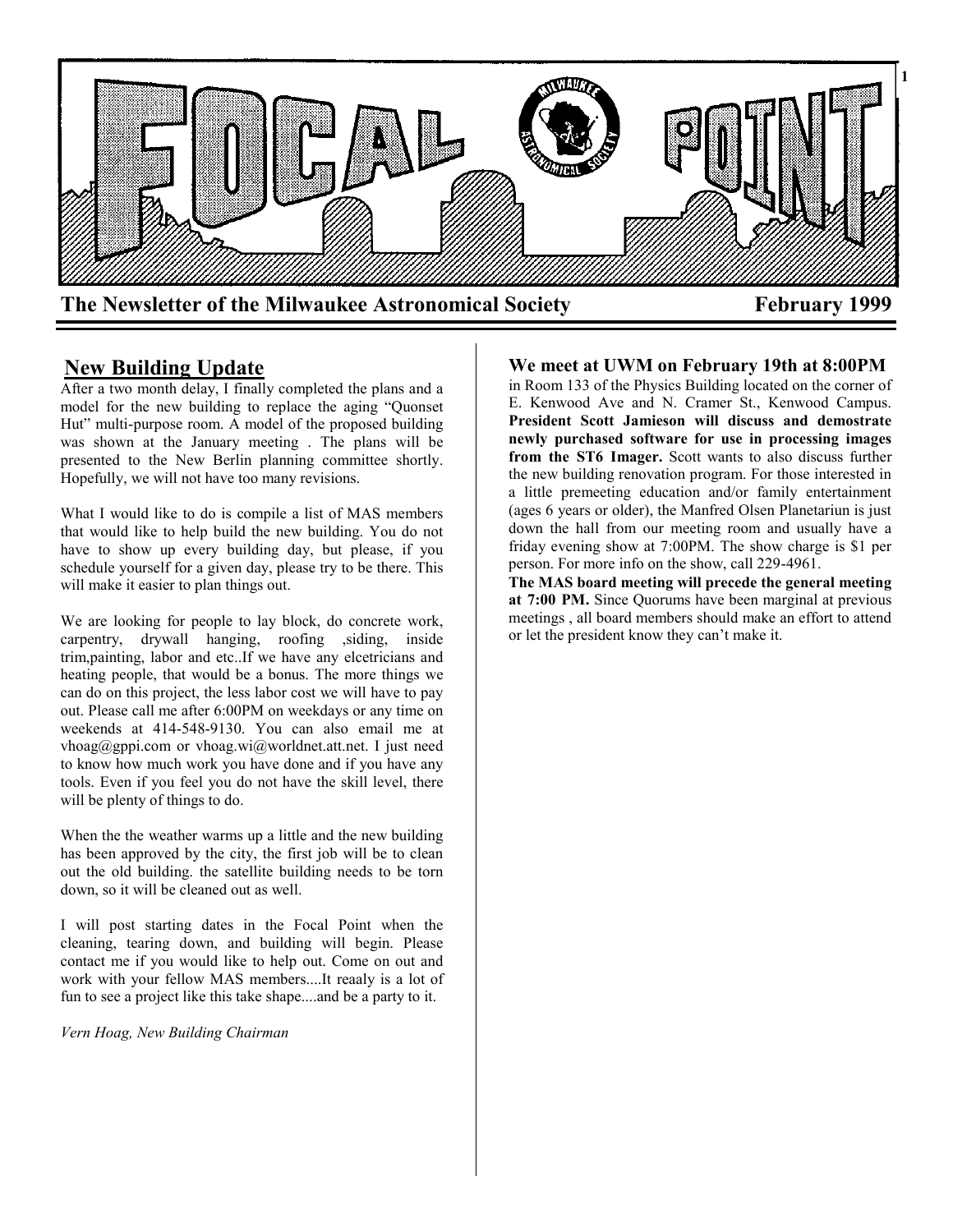### **MAS Observer Receives Recognition**

Last year, a long time MAS member, **Gene Hanson**, received the **AAVSO** (American Association of Variable Star Observers) **Director's Award.** Although Gene makes over ten thousand observations per year (thanks to the clear Arizona sky), he was recognized for a single observation of U Gem.

What made that observation special was that it took place during a satellite observing run. When these types of runs are scheduled, amateurs are asked to monitor a specific group of stars, in this case dwarf nova and report any outbursts immediately. When Gene saw U Gem going up he reported that information to AAVSO headquarters. Although no other observers were in position to confirm what Gene reported, the satellite observations were scheduled. Thanks to a single observation by an amateur, the observing run was a success and the astronomers got the data they needed.

Geno was one of our active observers of variable stars and lunar occultations in the late 70's and early 80's. He also helped with work in the building and dome that now houses our 25" Z scope. He graduated from school and moved to the Phoenix area over 15 years ago but has remained a member of the MAS. He is now one of the most active variable star observers in the country.

*Eds Note: Above input via Obs. Dir.Gerry Samolyk*

#### **Unsung "Appleseed"**

Some times members are roving ambassadors for Astronomy and do not seek recognition for their efforts. One such person is Karen Weisner. Karen writes an astronomy column a couple of times a month for the weekly suburban newspapers, that are delivered to most of the Metro Milwaukee suburbs. Additionally, Karen will provide materials and graphics to a local TV weatherman that are usually shown on the evening news and point out current things to see in the night sky.

Karen is also married to our Vice President Lee Keith and Mom to budding Astronomer - daughter Celeste. Celeste is rapidly gaining kowledge of our solar system and will readuly point out these planets to you. Way to go Karen.

#### **Library News**

Here are more of Brian Ganiere's generous donations.

1. **The Penguin Dictionary of Astronomy**; Jacqueline Mitton - 1993

2.**Isaac Asimov's Guide to Earth and Space;** Isaac Asimov - 1993.

3. **The Urban Astronomer: A practical Guide for Observers in Cities and Suburbs;** Gregory L Matloff - 1991

4.**Seeing The Solar System: Telescopic Projects, Activities, & Explorations in Astronomy**;Fred Schaaf-1991

5. **Many Moons: The Myth and Magic, Fact and Fantasy of Our Nearest Heavenly Body;** DianaBrueton-1991 *Scott Laskowski, MAS Lbrarian*

## **SO YOU WANT TO BE FAMOUS?**

Earn your Messier, Herschel or Double Star Certificates and be famous! The Messier Club is a set of 107 of the best deep-sky object in the sky, which is the most popular way for

amateur astronomers to learn the sky. The Herschel Club requires you to observe 400 much more challenging objects and the Double Star Club consists of

100 of the very best double and multiple stars that can be seen with the smallest of telescopes. Since these observing clubs are designed to help observers learn the sky and how to use their telescopes, NO DIGITAL SETTING CIRCLES OR COMPUTER LOCATING DEVICES ARE ALLOWED! To help you in this quest for fame, the MAS has observing club booklets are available for both the Messier and Double Star clubs. Just send an 8.5 by 11 in.envelope with enough postage for 4 ounces (99 cents) OR a floppy disk for the info on all the observing clubs to: Lee Keith, MAS Observing Clubs Coordinator, 8150 S. Legend Dr., Franklin, WI 53132- 9623. There are also Binocular Messier and a Deep-Sky Binocular Certificates and a Lunar Certificate. Call 425- 2331 for more information on any observing club.

#### **Messier Marathon Planned for April**

The MAS board has been discussing holding a Messier marathon night , tentatively, in April of this year. This is fun type program where participants try to find as many of the deep sky objects in one evening as possible , all while abiding by the rules listed in the above material that Lee Keith furnishes (on request). The fun part about this type of program is that nobody comes out a loser. You should get better at locating the Messier objects against the constellation frame with time and practice. Why not get your Messier material from Lee now and use the Messier night as a starting point on getting your certificate. Many look on this program as a goal in itself while others use it as a "training wheels" for doing more serious work such as finding and tracking variable stars.

Watch the Focal Point for further details on this planned night.



Image of Jupiter taken by Scott Jamieson with his home made CCD Imager. Last month's Xerox print didn't do justice to the quality. This issue was done with a high speed laser printer, which should be a better representation.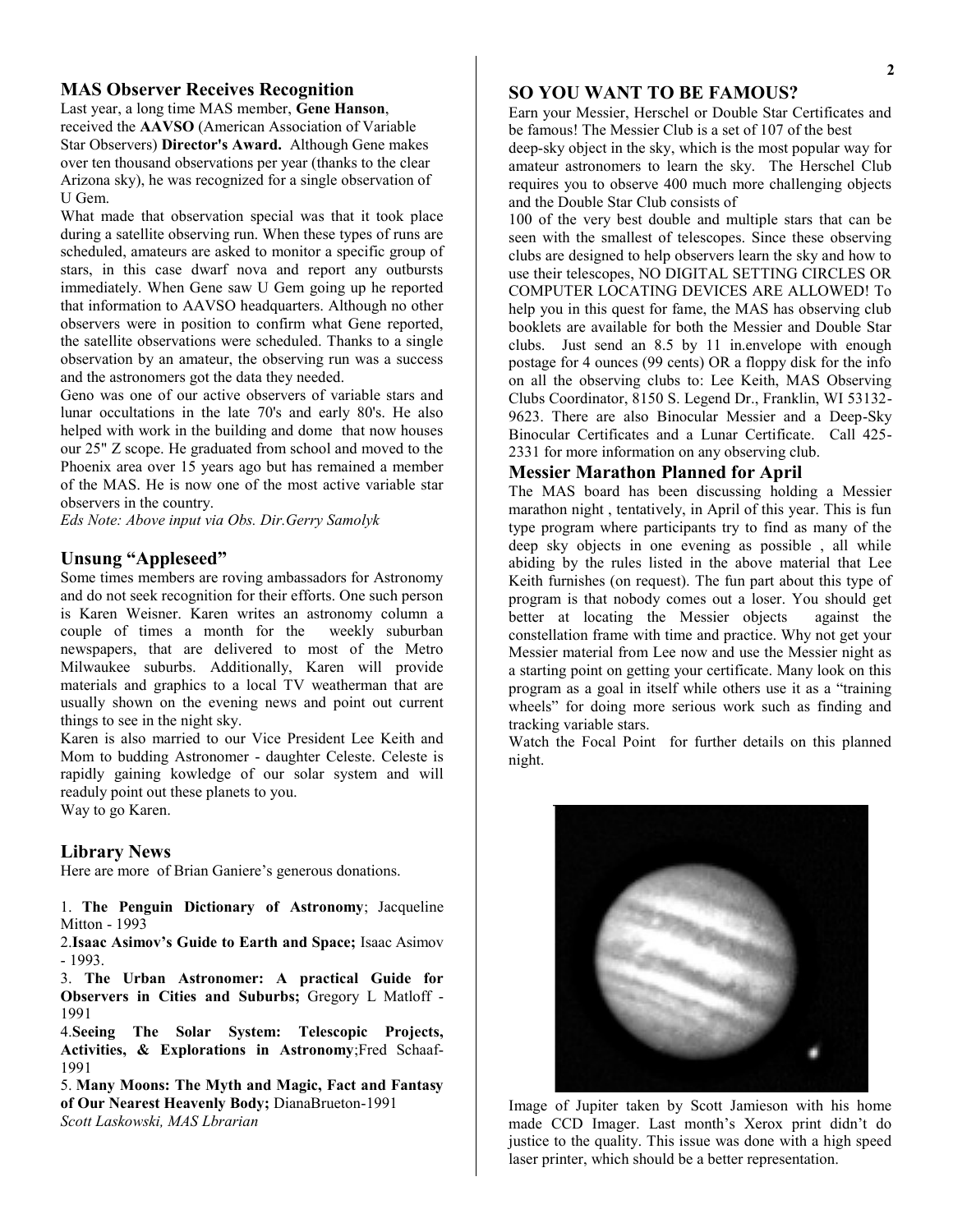## **Rudy's Folly!**

Shortly after joining MAS, I decide to put my woodworking skills to use and build my own telescope....not to save a great deal of money (if any!) but because I derive a great deal of satisfaction with designing and watching things take shape with my own hands.Before you launch into the design , you've got to list the basic performance you want from this evolving scope. Mine were fairly straight forward.

\*A scope to be used primarily for deep sky observations (the larger the mirror the better) but still suitable for planetary observation.

\*Total scope should be easily luggable , not over 50 lbs. with no subassembly weighing over 25 lbs.

\*Can be knocked down (and reassembled) for compact transport to places like Tucson. ie. occupy about 4 sq. ft of floor space in my van

\*Easily collimated & simple to use.

With these simple requirements , I came up with a Dobson configured Newtonian scope with a 10 "diameter, F/6 mirror. The focal length implied a tube length of over 5 ft so the tube was designed with upper and lower sections held in alignment with a six easily detachable aluminum struts as shown in the picture below. This two section tube assembly slides into a third Cradle tube containing the plastic pipe cap pivots. With appropriate teflon pads and nylon tape the entire tube can be rotated for convenient eyepiece location. The upper tube contains the secondary mirror/spider, JMI NGC3 Crayford focuser, and a Rigel 1x projected reticle finder. The lower tube section contains the 10" mirror and cell assembly with three pairs of push-pull bolts for



#### *Rudy's Folly continued*

collimating the mirror. The mirror cell additionally has a small cool down fan (and four compact 12 volt gel cells to power the fan). The Gel cells also act as balance weights to counter balance the upper portion of the tube.

When the telescope is knocked down for transport, the upper tube stores part way into the lower tube, which in turn rests in the cradle tube and Dobsonian base. This stored stack sits less than 36 inches high of f the van floor!

No matter how clever the scope design is, It will never perform better than the quality put into the primary mirror. I tried to solve this problem by a lot of digging and word of mouth references. I finally settled on having my mirror made by a mirror maker , Alan Raycraft in Divide CO. . Alan made the 10" F/6 (with a high reflectance coating) in a couple of months. Several more experienced amateurs have looked thru my scope and subjectively assessed the mirror as excellent.

My woodworking skills were used in making the three tube sections and the Dob base. Each tube has upper and lower circular stiffener ring made from 3/4" birch plywood. A router with a radius arm was used to cut the rings and to put a 1/8" circular dado in the rings as well. The tube walls were made of 1/8" thick, two Ply birch plywood. This plywood has a tendency to curl along the birch grain, so that when it is cut to size and set into the 1/8" dados in the end stiffener rings, the assembly forms a stress skin cylinder, which is a very stiff tube. The seam line of the tube was joined by a Hshaped (cross section) spline made from solid birch. All edges of the 1/8" tube , dados, spline were glued with a waterproof glue called Gorilla glue.

The six struts are made from 5/8" aluminum tubing straight of the Ace hardware shelf. the biggest job was figuring the right length for these tubes. Each end of the tube was flatted in a machinists vise and mounting holes were drilled in each end , on a jig to assure identical spacing (for interchangeability). If you use care on holes locations, you'll find that collimation remains very close even after disassembly and reassembly! These struts were attached to angle bracket/1/4-20 bolts mounted to the stiffener rings on each tube subassembly. Plastic 1/4-20 knobs are used to secure the struts to the brackets. I also prevailed on my wife's seamstress skills to make a shroud (out of black ripstop nylon) that encloses the open space between upper and lower tubes (over the struts). Velcro strips on the Shroud and on the tube rings allow rapid covering .

Lastly, the Azimuth/elevation base was made in a standard manner such that the eyepiece sits at my eye level when the scope is pointed overhead.

The assembled tube Structure weighs 28 lbs. The Dob base weighs 18 lbs, and the Cradle tube weighs 4.5 lbs.

This is one of those fun projects that moves right into a succession of mod programs that never end!

*Editors Note. The editor has a rule about personal writing but this article was done in the spirit of encouraging others to look into possibly tackling ther own scope*

*I'd also like to thank Peter Smitka (of Portaball fame) for putting up with my brainpicking many of his suggestions.*